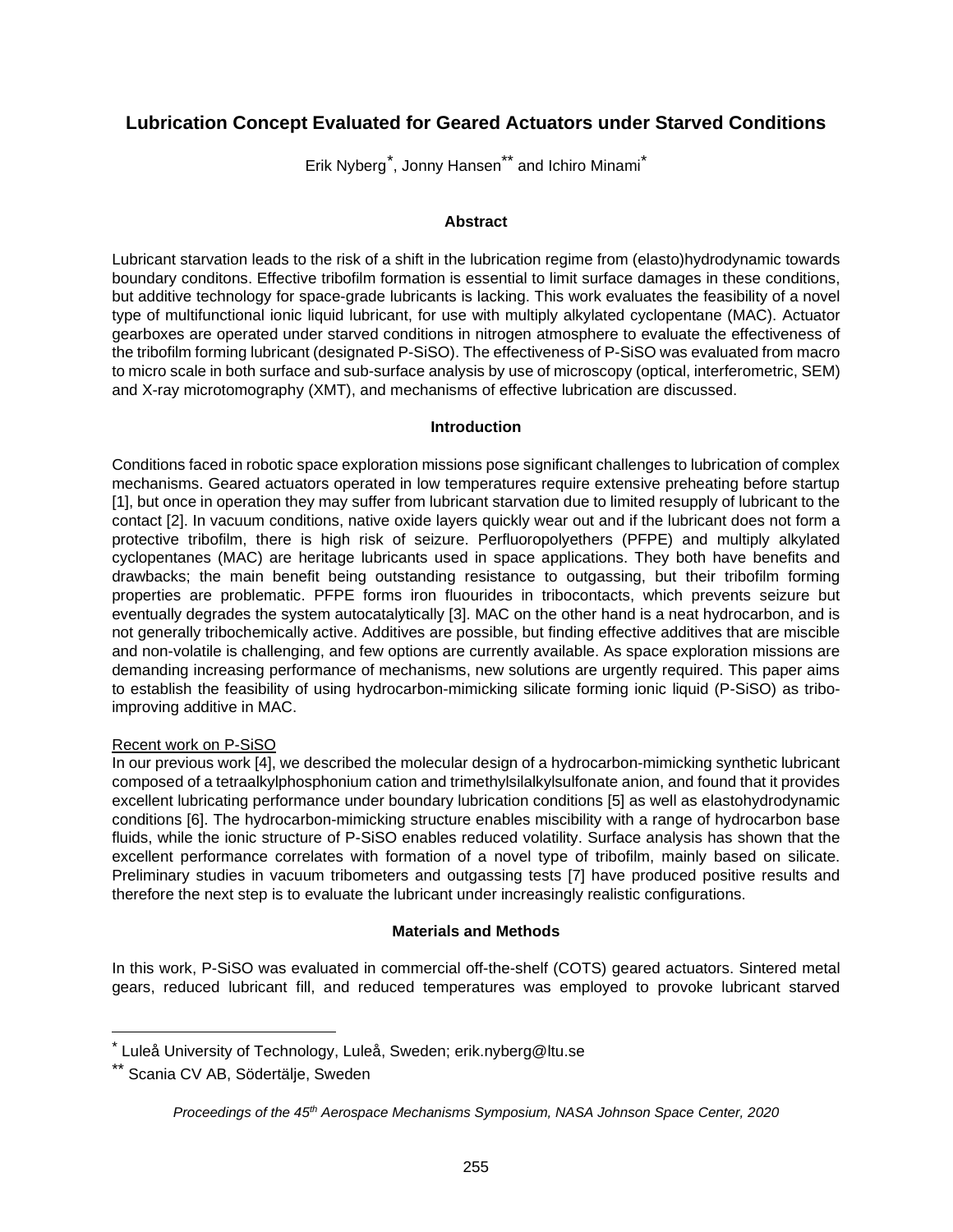conditions and accelerate damages. The main focus of the experiment is on the lubricants ability to limit surface and subsurface damage in the gears operated in lubricant starved conditions.

#### Concept lubricant

A concept lubricant was prepared by dissolving 0.4 wt% of a hydrocarbon-mimicking ionic liquid (tetraalkylphosphonium trimethylsilaalkylsulfonate) [4] in multiply alkylated cyclopentane. Adequate performance with regards to thermal vacuum outgassing and solubility was recently demonstrated by the this lubricant [8], which we hereafter designate as P-SiSO. Two reference lubricants were employed during this work; Synthetic Oil 2001a, a multiply alkylated cyclopentane supplied by Nye Lubricants, Inc. (Fairhaven, MA), and Fomblin Z25, a perfluoropolyether supplied by Solway S.A. (Brussels, Belgium). The reference lubricants are designated as MAC and PFPE respectively. Neat tetraalkylphosphonium trimethylsilaalkylsulfonate was synthesized by Nisshinbo Holdings Inc. (Tokyo, Japan).

## Actuator Gearbox Lubrication

The geared actuators consist of a planetary gearbox (GP32) and a DC-motor (RE30) with encoder and servo controller (ESCON 36/2), all acquired from Maxon Motor AG, (Sachseln, Switzerland). The gearboxes are 3-stage planetary gearboxes with 51:1 gear ratio, with max continous torque rating of 4.5 Nm. The servo controller can provide a maximum continous current of 2 A at 25 V, which corresponds to a max continous torque of 2.6 Nm, ensuring that the sintered steel gears are not mechanically overloaded. The gearboxes are dissasembled and cleaned, before relubricated with the test lubricants, as shown in [Figure](#page-1-0) 1(a-b). The amount of lubricant applied is significantly reduced in order to provoke starved conditions; the original grease fill of 1.6 g is replaced with 0.060 g of test lubricant (5 µl to each planet gear and 15 µl to output bearing). After applying the test lubricant the gearbox is rotated under zero load at low speed (5 min at 800 rpm followed by 5 min at 4000 rpm) to achieve a consistent lubricant distribution within the gearbox.

## Geared Actuator Test Rig (GATR)

A custom made geared actuator test rig (GATR), shown in [Figure 1\(](#page-1-0)c-d), was designed and manufactured for the purpose of evaluating the lubricants in a component scale experiment. In this setup, the actuator is mounted in a refrigerated chamber filled with  $N_2$  gas. The main purpose is to subject the actuator gearboxes to operation in lubricant-starved and oxygen-reduced conditions in order to perform post test damage evaluation and boundary film analysis. The GATR is equipped with a dynamometer and temperature sensors in order to monitor effects on gearbox efficicency and temperature evolution while running the actuator against a braking torque. The efficiency is defined as the ratio of electrical power input,  $P_{in}$ , to mechanical power output,  $P_{out}$ . The power input can be determined by motor speed, current, and torque constant, while power ouput is determined by output speed and applied brake torque.



<span id="page-1-0"></span>*Figure 1. (a) Dissasembled 3-stage planetary gearbox. (b) Procedure of applying lubricant to planet gear. (c) Atmospheric chamber enclosing actuator and sensors. (d) Overview of Geared Actuator Test Rig.*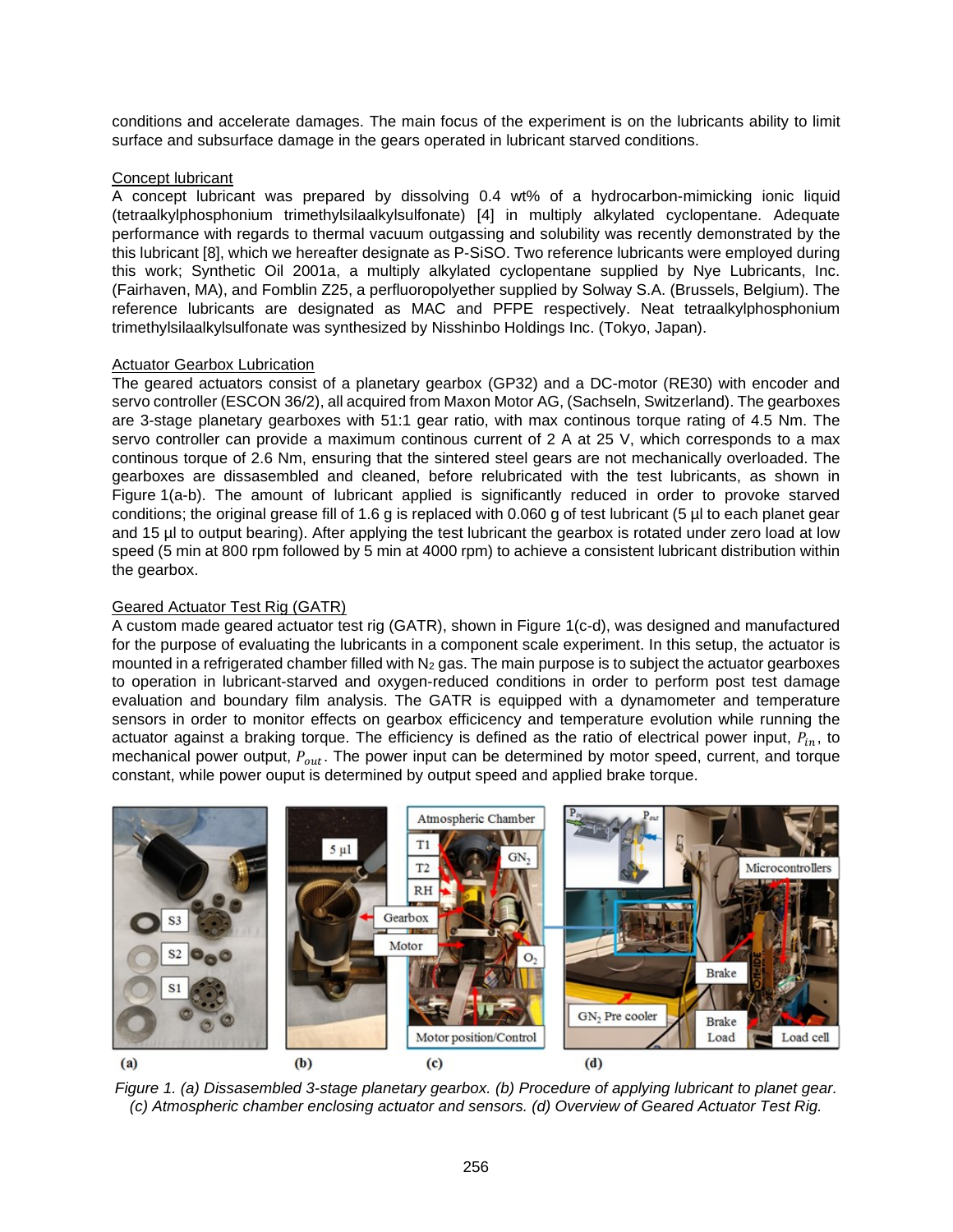## GATR test conditions

The GATR experiments are started at  $-20^{\circ}$ C in >99% N<sub>2</sub> and run for a duration of 1h at 8050 rpm at a nominal braking torque of 0.8 Nm. Every 5 minutes, the motor is stopped for 10 seconds before ramping the speed back up to 8050 rpm at 1000 rpm/s. This test is repeated twice with the second repetition at 1.0 Nm braking torque, giving a total of 1.5 M input pinion revolutions (~30 000 at output). In total, five actuator units are evaluated: 2 units are lubricated with MAC, 2 with P-SiSO, and 1 with PFPE. Units number 2 are used for repetition of the first test with MAC and P-SiSO.

## Post-test damage analysis

After subjecting the gearbox to 1.5 million input cycles, post test damage analysis is performed in three scales; (1) surface macro scale by optical inspection and digital microscopy, (2) surface micro scale by 3D surface profilometry and scanning electron microscopy with electron dispersive x-ray spectroscopy (SEM-EDS), and finally (3) sub-surface microscale analysis by x-ray micro tomography (XMT). After initial inspection of MAC and P-SiSO lubricated gears, two gear teeth are cut out of a Stage 3 (S3) planet gear using electric spark erosion to be further analyzed. The thin tribofilms are analyzed by SEM in low voltage high contrast detector mode (vCD) at 3 kV, using a Magellan 400 FEG-SEM (FEI Company, Eindhoven, The Netherlands). EDS was performed using an X-Max 80 mm2 X-ray detector (Oxford Instruments, Abingdon, UK) operated at 3-5 kV, which is just enough to detect the elements C, O, Fe, and Si. Finally the gear teeth are scanned with XMT using a Zeiss Xradia 510 Versa (Carl Zeiss X-ray Microscopy, Pleasanton, CA, USA), with a resolution of 4 um per voxel (volume pixel). Tiff stacking and a Canny method edgedetection algorithm was employed to quantify sub surface damage from XMT data.

#### **Results and Discussion**

# Results I – Efficiency and Temperature

The actuator efficiency and temperature over a 1 hour test cycle is shown in [Figure 1.](#page-1-0) Between the three lubricants, a clear trend in both efficiency and temperatures can be distinguished with efficiency ranking of P-SiSO>MAC>PFPE. As expected, efficiency and temperature are inversely correlated, with high efficiency corresponding to low temperature increase and vice versa. This corresponds to previous model scale tribotests where variants of P-SiSO has been shown to reduce friction and wear compared to neat PFPEs as well as formulated lubricants [5], [6].



*Figure 2. (a) Measured efficiency of actuator setup when lubricated with MAC, P-SiSO, and PFPE respectively. lubricants. (b) Gearbox housing temperature*  $(T_1)$  *and chamber interior temperature*  $(T_2)$  *over 1 h test (500 000 input revolutions). As expected, efficiency is inversely related to increasing gear house temperature*  $(T_2)$ .

#### Results II – Macroscale surface inspection

The gearboxes were disassembled and inspected after 3h of test. PFPE showed evidence of heavy wear, with large amount of wear particles. Therefore we focused on MAC and P-SiSO. Inspection of MAC Stage 3, [Figure 3\(](#page-3-0)a), revealed dark particles and discolouring of the separator disc (B). EDS analysis confirmed a layer rich in carbon, indicating indicating decomposition of the hydrocarbon lubricant. Microscopy image of the MAC driven gear show a clear wear pattern, with particle build up towards the root. Inspection of P-SiSO Stage 3, [Figure 3\(](#page-3-0)b), did not show any obvious sign of degradation., but microscopy images show a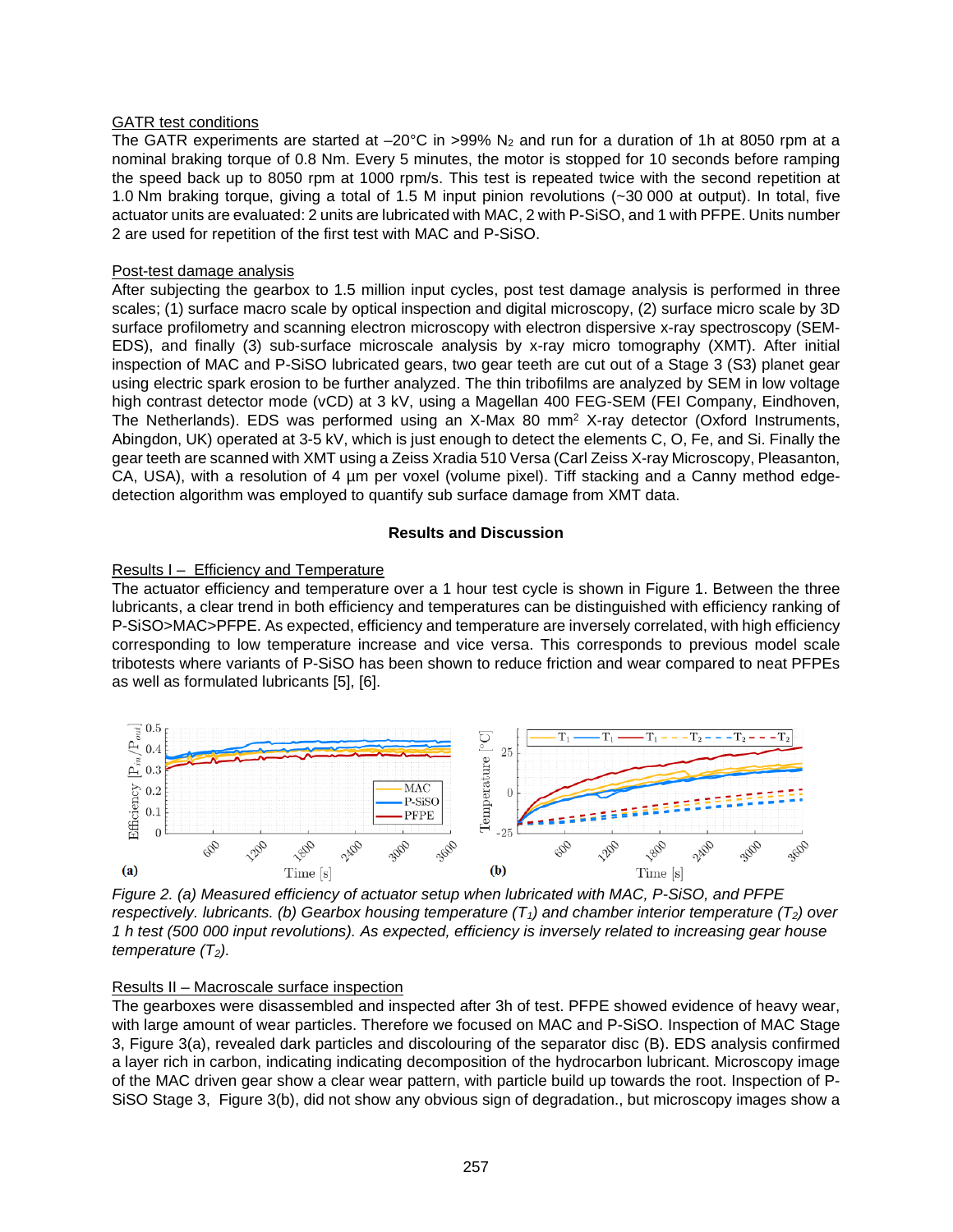blue and purple region above and below the pitch line of the driven gear, indicating tribofilm formation. Regardless of MAC or P-SiSO, the driven gear showed more signs of wear than the driver gear.



<span id="page-3-0"></span>*Figure 3. Inspection of Stage 3 components. (a) MAC show visible lubricant degradation (confirmed by EDS) on stage 3 separator disc. Microscope image indicate wear above and below pitch line. (b) No sign of lubricant degradation in P-SiSO case. Worn area color shift indicates formation of boundary film.* 

# Results III – Surface micro scale and elemental analysis

[Figure 4](#page-3-1) displays the surface topography of the driven gears seen in [Figure 3,](#page-3-0) together with a topography map of an unworn tooth. In the case of MAC and P-SiSO, the measurement was made after cutting the teeth so that the full size of the gear could be scanned. Despite this, very little data is recorded below the pitch line. Above the pitch line, the MAC shows an elliptic region that covers about 1/3 of the gear, whereas the case of P-SiSO is limited to the edges of the gear. The MAC topography has likely also been severly worn below the pitch line, but the large height differential over the gear profile makes it difficult to capture the effect on surface roughness in this area.



<span id="page-3-1"></span>*Figure 4.Gear surfaces as seen by 3d profilometry in 10x objective. Wear patterns of MAC and P-SiSO are compared with New (unworn) surface. Dedendum is mostly out of range because of gear involute profile, but tendency of high wear by MACis seen. Regions I and II are selected for 50x objective evaluation.* 

Increasing the magnification provides insight to the active wear and damage mechanisms. In [Figure 5\(](#page-4-0)a) the MAC surface show signs of scuffing, with adhered particles and abrasive marks. In contrast[, Figure 5\(](#page-4-0)b)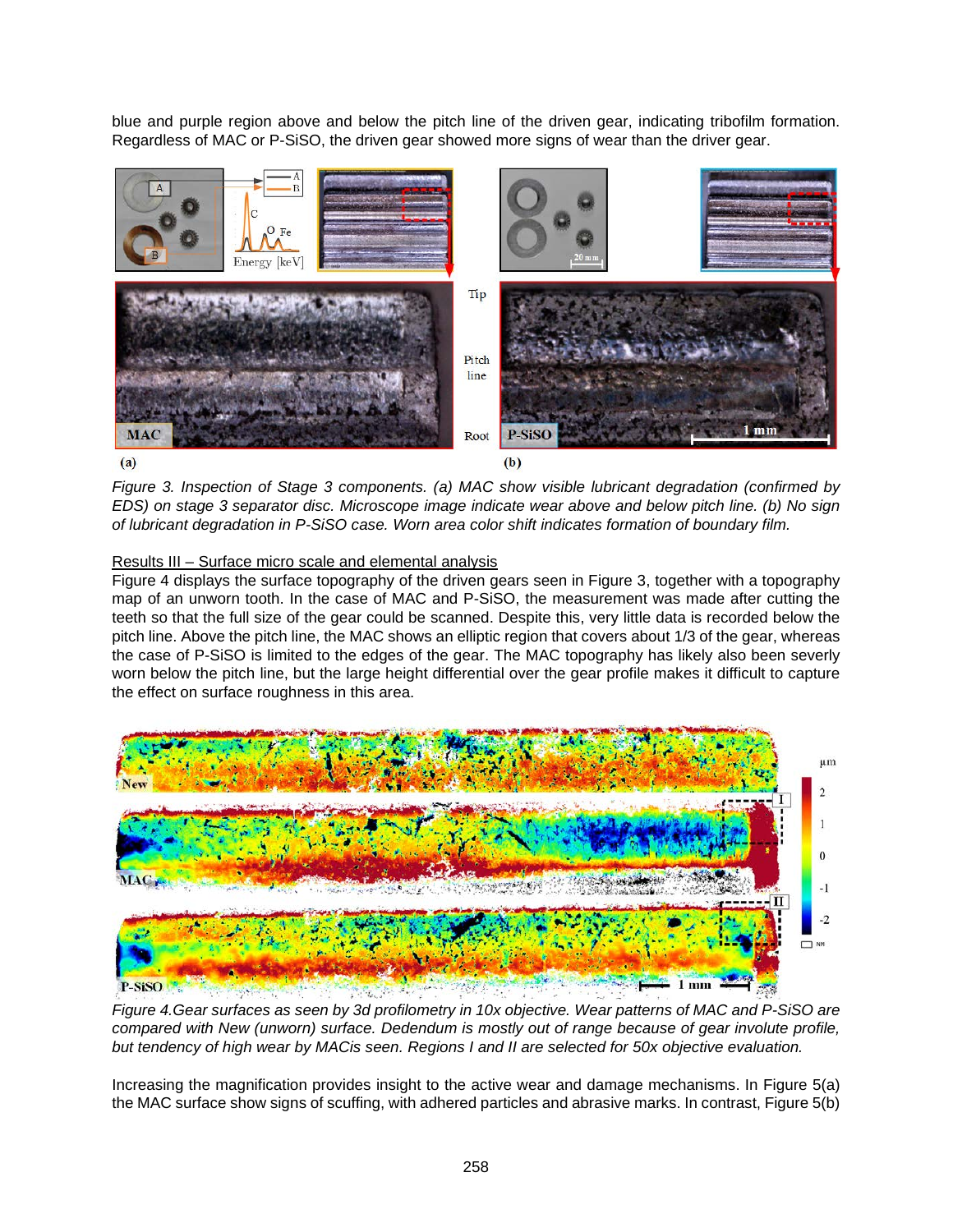show a surface where the original sintered pores remain, but the load bearing patches between pores are very smooth. A surface roughness profile (avoiding pores) reveal that the surface parameters are significantly improved compared to the unworn reference, as well as the MAC or PFPE (not shown).



<span id="page-4-0"></span>*Figure 5. Regions I-II of MAC and P-SiSO respectively, with roughness profiles and parameters along x profile. (a) MAC surface show evidence of partial seizures (scuffing). (b) P-SiSO produce smooth contact patches and retains the porous structure of the unworn sintered material.* 

Region II (P-SiSO) was analyzed by SEM-EDS investigate the lubrication mechanism. A patchy tribofilm is clearly visible when using the low voltage high current detector (vCD). However, the EDS analysis could not confirm the presence of silicate. When comparing to a SRV model tribotest, shown in the top right inset of [Figure 6\(](#page-4-1)b), it is clear that the tribofilms have a similar visible appearance. The EDS spectra also show similarities in terms of Fe/O/C proportions, but Si is lacking in the analyzed gear surface. Possibly, the gear tribofilm is too thin to be detectable by EDS, even at the low accelerating voltages of 3-5 keV used.



<span id="page-4-1"></span>*Figure 6. SEM-EDS analysis of P-SiSO driven gear Region II. (a) Overview indicate gear surface is covered with tribofilm. (b) Gear tribofilm compared to P-SiSO tribofilm generated in ball-on-flat SRV tribotest.* 

# Results IV – Sub-surface micro scale analysis

The analysis is limited to  $\sim$ 1 mm<sup>3</sup> of the gear teeth located at the x-coordinate corresponding to the center of the worn region in [Figure 4.](#page-3-1) The colormap show the frequency of detected edges in the y-z plane. The gray scale refers to the density of the material; bright regions correspond to metal (dense) and dark regions to pores (air). Addendum (i) and dedendum (ii) regions on the driven (N) and driver (R) side of the gear are chosen for comparison. [Figure 7\(](#page-5-0)a) show adhered metal, confirming scuffing at region  $(N_{ii})$ . Interstingly, in the same region there are also sub-surface edges detected, which indicates risk of sub-surface cracks. The